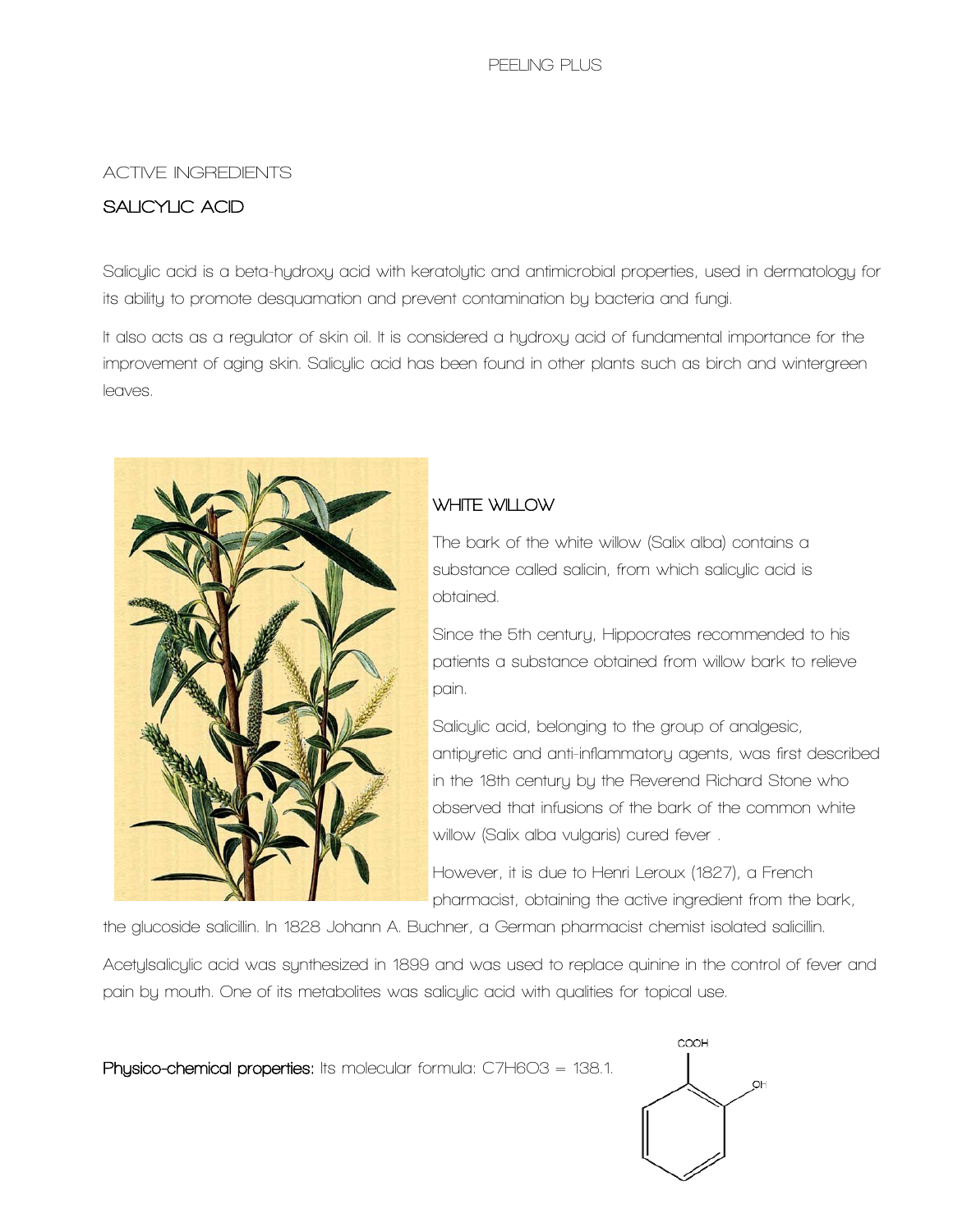**Industrially, it is obtained from carbon dioxide and sodium phenolate by electrolytic substitution and subsequent liberation of the acid from its salt by adding a strong acid.**

#### **Actions and effects**

**Salicylic acid acts as a keratolytic, in 5 to 10% and keratoplastic in concentrations of 1 to 3%.**

**Keratoplastics favor the regeneration of the corneal layer and normalize keratinization**

**and keratolytics are defined as substances capable of causing the horny layer to fall or reduce its thickness.**

**Its exfoliating and antimicrobial properties are given by its ability to promote epidermal desquamation and prevent contamination by bacteria and fungi. Salicylic acid is fat soluble, a property that allows it to mix with existing fats in the skin.**



**By entering these fatty areas, it causes exfoliation and flaking of the skin.**

## **Indications**

**As a keratolytic: for warts, hyperkeratotic eczema. As a comedolytic in acne.**

**To repair photodamage: alone (10 to 50% in ointment or creams) or together with AHA or retinoic acid,**

**in sun spots on the back of the hands and forearms.**

**As a photoprotector: it acts as a chemical filter and the benzene ring transforms UVB into UVA.**

**Together with urea, it contributes to the detachment of the nail plate in cases of onychomycosis. At 50% it is effective as a topical therapy for chromomycosis and other diseases whose lesions have a hyperkeratotic and warty surface.**

**As an anesthetic: its anti-prostaglandin effect relieves pain in ulcerated canker sores**

**As an anti-inflammatory: by inhibiting the synthesis of prostaglandins.**

**Beta-hydroxy acids such as salicylic acid have similar properties to alpha-hydroxy acids, and can be used to remove acne scars, hyperkeratosis, dyschromia, photoaging, and wrinkles.**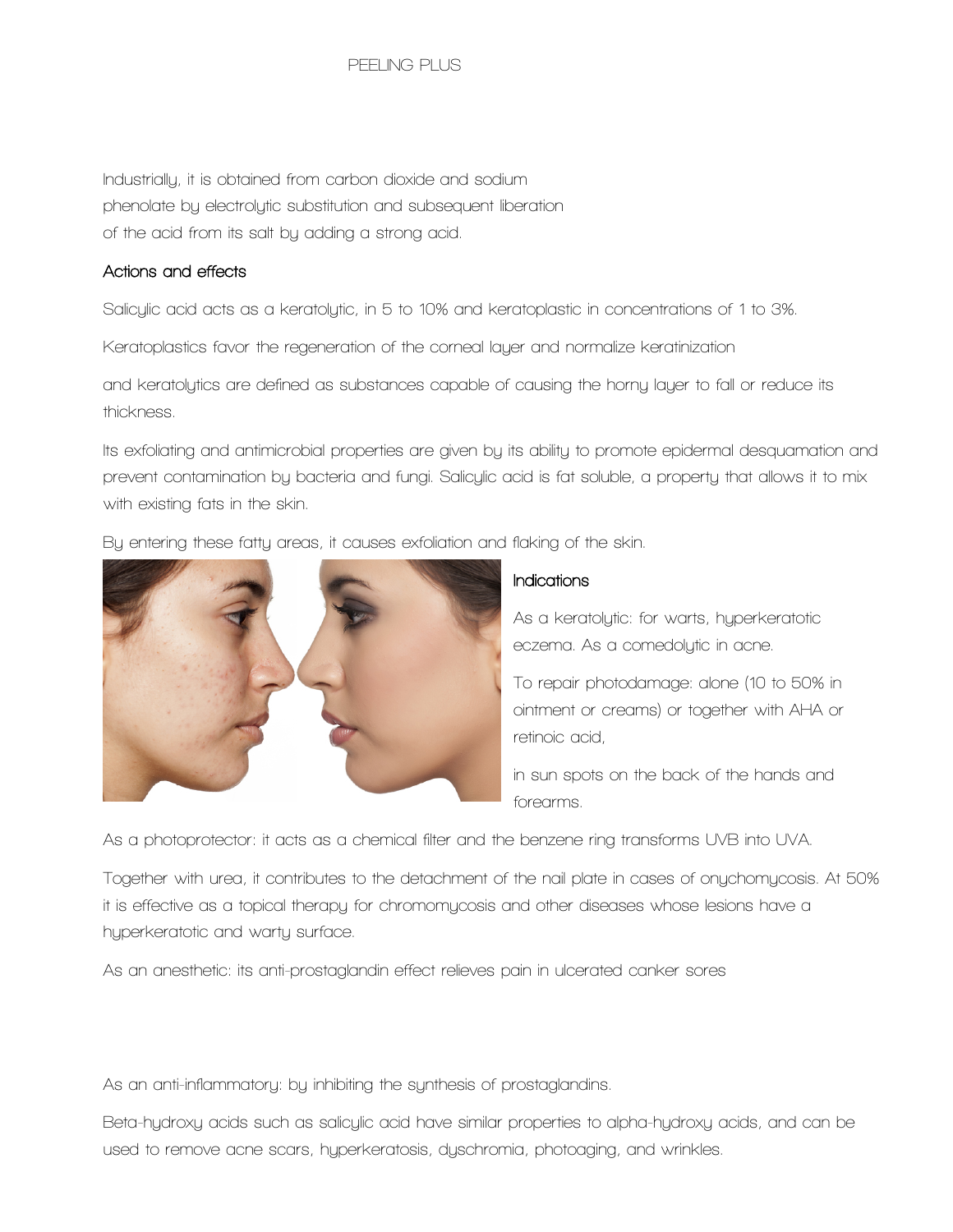**For peelings you can apply salicylic acid in solution at 15 and up to 30%**

**The application times and concentrations are increasing (according to the tolerance and phototype of the patient).**

**Indicated in psoriasis of the scalp, dandruff and seborrheic dermatitis of the scalp.**

# **CITRIC ACID**

**Citric acid is widely used in the production of beauty and skin care products, as it adequately reduces the pH and acts as an antioxidant compound.**

**For this reason, this acid is widely used in anti-blemish cosmetic products and in depigmenting creams.**

**Because this compound helps protect the skin from oxidation, it is also widely used in face creams and body gels.**

**Among them, exfoliants stand out, since this acid removes dead skin cells and cleanses it properly without causing irritation.**